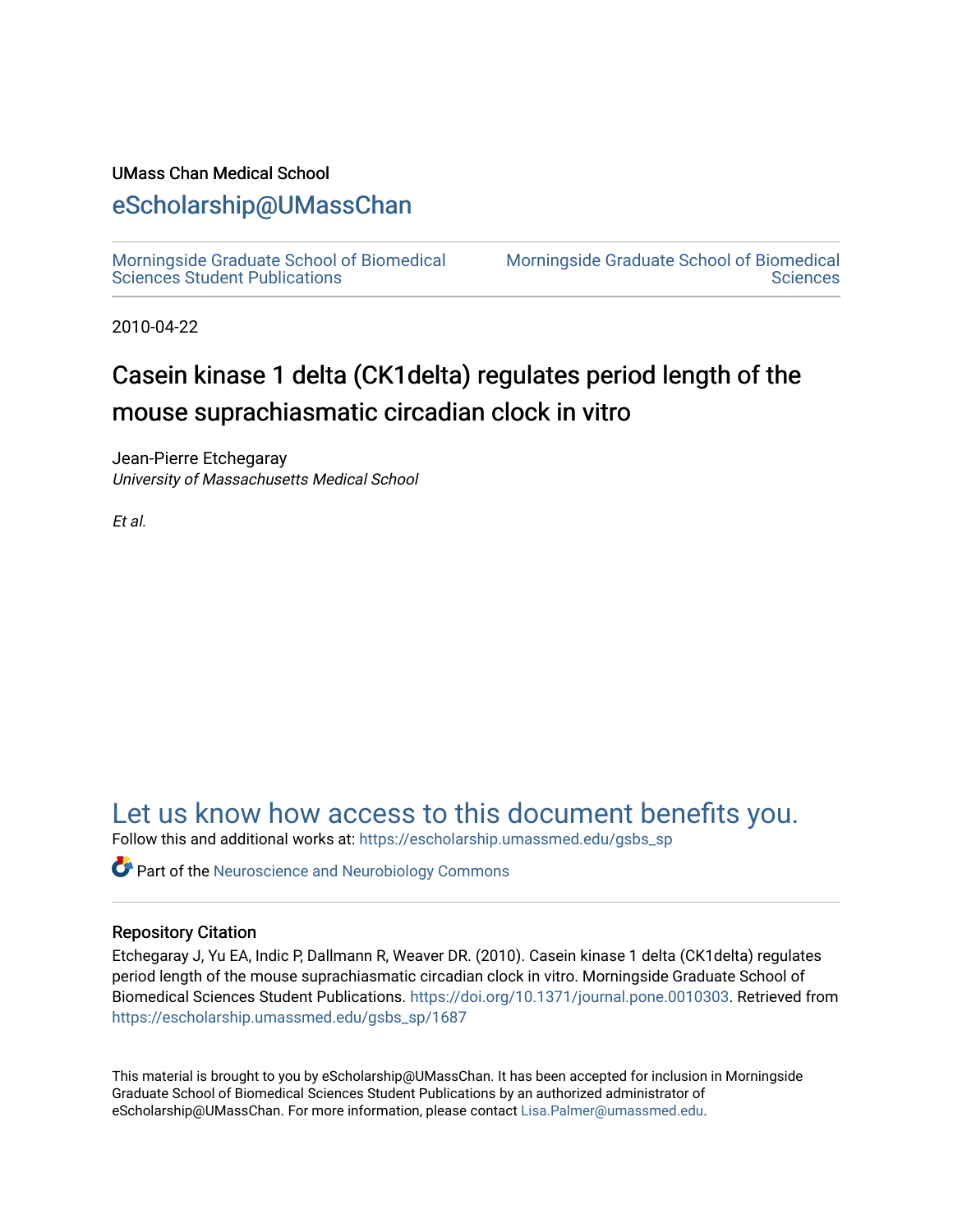# Casein Kinase 1 Delta (CK1 $\delta$ ) Regulates Period Length of the Mouse Suprachiasmatic Circadian Clock In Vitro

## Jean-Pierre Etchegaray<sup>1</sup>, Elizabeth A. Yu<sup>1</sup>, Premananda Indic<sup>2</sup>, Robert Dallmann<sup>1¤</sup>, David R. Weaver<sup>1</sup>\*

1 Department of Neurobiology, University of Massachusetts Medical School, Worcester, Massachusetts, United States of America, 2 Department of Neurology, University of Massachusetts Medical School, Worcester, Massachusetts, United States of America

### Abstract

Background: Casein kinase 1 delta (CK1 $\delta$ ) plays a more prominent role in the regulation of circadian cycle length than its homologue casein kinase 1 epsilon (CK1 $\varepsilon$ ) in peripheral tissues such as liver and embryonic fibroblasts. Mice lacking CK1 $\delta$ die shortly after birth, so it has not been possible to assess the impact of loss of CK18 on behavioral rhythms controlled by the master circadian oscillator in the suprachiasmatic nuclei (SCN).

Methodology/Principal Findings: In the present study, mPER2::LUCIFERASE bioluminescence rhythms were monitored from SCN explants collected from neonatal mice. The data demonstrate that SCN explants from neonatal CK1 $\delta$ -deficient mice oscillate, but with a longer circadian period than littermate controls. The cycle length of rhythms recorded from neonatal SCN explants of CK1e-deficient mice did not differ from control explants.

Conclusions/Significance: The results indicate that CK1 $\delta$  plays a more prominent role than CK1 $\epsilon$  in the maintenance of 24hour rhythms in the master circadian oscillator.

Citation: Etchegaray J-P, Yu EA, Indic P, Dallmann R, Weaver DR (2010) Casein Kinase 1 Delta (CK1 $\delta$ ) Regulates Period Length of the Mouse Suprachiasmatic Circadian Clock In Vitro. PLoS ONE 5(4): e10303. doi:10.1371/journal.pone.0010303

Editor: Shin Yamazaki, Vanderbilt University, United States of America

Received February 28, 2010; Accepted April 1, 2010; Published April 22, 2010

**Copyright:** © 2010 Etchegaray et al. This is an open-access article distributed under the terms of the Creative Commons Attribution License, which permits unrestricted use, distribution, and reproduction in any medium, provided the original author and source are credited.

Funding: This work was supported by National Institutes of Health Award R01 NS056125 from the National Institutes of Neurological Diseases and Stroke (to DRW). RD was supported in part by grant DA525/2-1 from the Deutsche Forschungsgemeinschaft (DFG). Core resources supported by the Diabetes Endocrinology Research Center grant DK32520 were also used. DRW is a member of the University of Massachusetts Medical School Diabetes and Endocrinology Research Center (DK 32520). The funders had no role in study design, data collection and analysis, decision to publish, or preparation of the manuscript. The contents of this article are solely the responsibility of the authors and do not necessarily represent the official views of the sponsoring agencies.

Competing Interests: DRW has served as a paid consultant for Pfizer, Inc.

\* E-mail: David.weaver@umassmed.edu

¤ Current address: Institute of Phamacology and Toxicology, Chronobiology and Sleep Research, University of Zurich, Zurich, Switzerland

#### Introduction

In mammals, self-sustained circadian oscillators are present in most peripheral tissues and are coordinated by the master clock residing in the suprachiasmatic nuclei (SCN) of the anterior hypothalamic region [1]. At the molecular level, circadian oscillators are based on a molecular feedback loop that results in the cyclic expression of circadian genes and proteins over a period of approximately 24 hours. At the core of this 24-hour feedback cycle are the transcription activator complexes CLOCK:BMAL1 and NPAS2:BMAL1, which bind to E-box elements to activate transcription of their own negative regulators Cryptochrome 1, Cryptochrome 2, Period 1 and Period 2 (in mouse, abbreviated mCry1,  $mCry2$ ,  $mPer1$ , and  $mPer2$ , respectively) [1,2]. Upon translation, mCRY1-2 and mPER1-2 proteins accumulate in the cytoplasm and form mCRY:mPER repressor complexes that inhibit their own transcription by blocking the activity of nuclear CLOCK/ NPAS2:BMAL1 complexes. As the concentration of mCRY1-2 and mPER1-2 proteins decreases, repression is relieved and a new cycle begins.

Phosphorylation of mPER proteins in the cytoplasm triggers their proteasome-dependent degradation [3–8]. The degradation of mPERs provides an important time-delay function, slowing the accumulation of mPER proteins and the formation of mCRY:mPER complexes. Several kinases including CK1 delta (CK1 $\delta$ ) and CK1 epsilon (CK1e), casein kinase 2 (CK2), and glycogen synthase kinase  $3-\beta$  (GSK3- $\beta$ ) can phosphorylate mPER proteins [3,7,9–12]. We recently demonstrated that mouse embryonic fibroblasts and liver tissues that are deficient in  $CK1\delta$ , but not CK1e, exhibit an approximately two-hour longer circadian period in vitro and concluded that  $CK1\delta$  plays a more prominent role than CK1e in maintaining the accuracy of the 24-hour circadian oscillator [9]. This conclusion is supported by the finding that a pharmacological inhibitor specific for CK1e (PF-4800567) had a minimal effect on circadian period, while an inhibitor of both CK1d and CK1e (PF-670462) caused a large increase in period of oscillating fibroblasts [13]. Injections of PF-670462 induced large phase delays in the activity rhythms of rats and primates [14,15]. Collectively, these results indicate that  $CK1\delta$  plays a significant role in the regulation of circadian cycle length, while disrupting CK1e has little or no effect on circadian period [9,16]. However, this difference in the importance between the two kinases could be due to their relative expression levels, which might be tissuespecific. In this regard, the relative importance of  $CK1\delta$  versus CK1e in the SCN remains to be determined. The perinatal lethality of CK18 deficiency precludes assessment of locomotor activity rhythms in this genotype. Therefore, to investigate the impact of  $CK1\delta$  deficiency on SCN function, we isolated SCN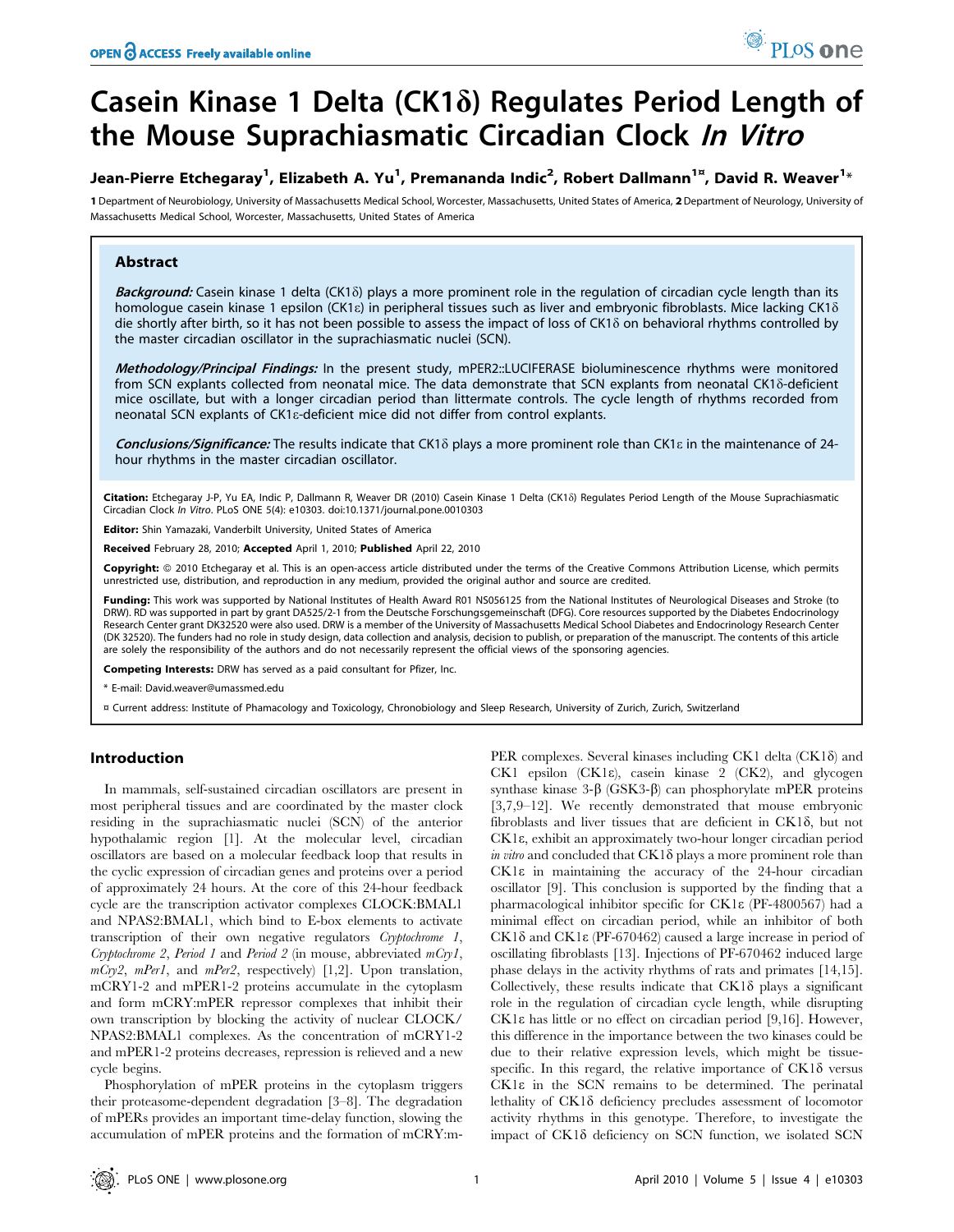$explands$  from  $CK1\delta$ -deficient neonatal mice and wild-type littermates, and monitored mPER2::LUC bioluminescence rhythms ex vivo. In parallel, studies were conducted on CK1edeficient mice. The results indicate differential roles of these two closely related kinases in the regulation of circadian period length in the SCN circadian clock.

### Materials and Methods

#### Ethics Statement

All animal experiments were in accordance with NIH guidelines regarding the care and use of animals, and were reviewed and approved by the Institutional Animal Care and Use Committee of the University of Massachusetts Medical School (Protocols A-1315 and A-1572).

#### Animals

Generation of mice with a targeted allele of casein kinase  $1\delta$ (Csnk1d), in which exon 2 is deleted (CK1 $\delta^{A2/t}$ ), has been previously described [9]. Mice with this mutant allele are also previously described [3]. where will discussed model in the direct referred to as  $B6.129S4\text{-}Csnkld^{m1.1Dnv}/J$  (Jackson Laboratories Stock# 010923). This allele is a functional null allele with respect to its ability to interact with, phosphorylate, or promote proteosomal degradation of PER proteins [9]. For bioluminescence experiments, neonatal mice bearing a single copy of the Per2::luc reporter gene were generated by overnight timedbreeding of mice heterozygous for the targeted allele of  $CK1\delta$ , and with one of the mice having one or two alleles of *Per2::luc*. The Per2::luc reporter line is a ''knock-in'' line in which a portion of the mPer2 locus has been replaced by the corresponding portion of mPer2 in which the last coding exon is fused in-frame to firefly luciferase, and with an Simian virus 40 poly-adenylation signal to enhance expression [17]. Founder mice used to establish our colony of Per2::luc mice were generously supplied by Dr. Joseph S. Takahashi (University of Texas Southwestern Medical School, Dallas TX).

Pregnant mice were identified and singly housed before giving birth. Cages were checked for the presence of pups repeatedly on the day of expected birth, on gestational day (GD) 20 (where day 0.5 is the morning after separation from the male), and pups were generally collected within 2 hours of birth. In a few cases, pups were delivered by cesarean section on GD 20. Additionally, several experiments utilized mice (GD 20) that were homozygous for targeted disruption of CK1 $\varepsilon$  (CK1 $\varepsilon^{-/-}$ ) and bearing one copy of the Per2::luc reporter. Mice with this mutant allele, in which exons 2 and 3 have been deleted and the resulting transcript contains a stop codon in exon 4, are also referred to as B6.129S4-  $Csnkle^{im1.1Dnv}/J$  (Jackson Laboratories Stock# 010924). Genotyping of the mice from tail biopsies was performed using a PCRbased method, as previously described [9].

#### SCN Explant Cultures

Neonatal mice were sacrificed by decapitation and brains were rapidly removed and placed in ice-cold Hank's balanced salt solution (HBSS). Brains were embedded in 2.5% low melting point agarose dissolved in HBSS and rapidly cooled on ice. Coronal brain sections of  $400 \mu m$  were made using a vibratome and the section(s) containing the SCN were selected based on surrounding anatomical landmarks when viewed with a dissecting microscope. The SCN were then excised from the section using a scalpel blade, and were transferred to ice cold HBSS. Each SCN explant was placed on a sterile Millicell insert (Millipore, Billerica, MA, USA) and cultured according to the method described by Yamazaki and

Takahashi [18]. Bioluminescence was monitored for 5 to 7 days on a Hamamatsu LM-2400 luminometer as described previously [9].

#### Circadian Period Analysis

The mPER2::LUC bioluminescence rhythms from neonatal SCN explants were of low amplitude when compared to adult SCN tissues, damping over time and with a significant amount of noise. To extract the relatively weak circadian signal from the data, we employed wavelet transform. Wavelet transform is a suitable tool for analyzing non-stationary signals in the presence of noise. Furthermore, the wavelet method does not require any prior detrending or smoothing of the data. Our approach is similar to the method proposed by Price and colleagues [19]. We extracted the circadian period and amplitude by performing a time frequency decomposition of the experimental data using wavelet transform. The continuous wavelet transform of the recorded discrete data is obtained by the convolution of the data with a scaled and translated version of a mother wavelet [20]. We used complex-valued Morlet wavelet as the mother wavelet, as it is efficient in capturing the periodic waveforms from non-stationary data. At each instant of time, using a ridge extraction algorithm [21] we calculated the peak in the normalized scalogram. The period and the amplitude corresponding to this peak define the dominant component of the data.

It has to be noted that the exact characteristic of the noise in the bioluminescence profiles is not known. Furthermore, it has been reported that the correlated noise can produce quasi-periodic signals [22]. Hence to understand the effect of correlated noise, if any, on the data collected, we analyzed bioluminescence records from wells containing no tissue. Using our wavelet algorithm we explored the possibility of any quasi-periodicities in 20 ''no-tissue control'' profiles. We found the presence of low amplitude, quasiperiodic signals mostly outside the circadian range of 18–36 hours; these signals were most commonly in the range of 40–70 hours. However these signals were less robust in their rhythmicity and showed large variability in their period of oscillation. Since these quasi-periodic signals may appear as the dominant component when the circadian amplitude is lower than the quasi-periodic amplitude, we restricted our ridge extraction within the period range of 18–36 hours. The period and the amplitude corresponding to this peak are the circadian period and amplitude, respectively, for the mPER2::LUC bioluminescence rhythm.

To validate this method further, we analyzed mPER2::LUC bioluminescence rhythms from 15 adult tissue explants using both the modified wavelet method described above and a method we and others have used previously [9,23]. Results from the two methods were highly correlated  $(r^2 = 0.7789, P \le 0.0001)$ .

We analyzed 235 mPER2::LUC bioluminescence profiles of neonatal SCN explants derived from CK18-deficient, CK18deficient and wild-type control mice. Many of the records from neonatal mice were not obviously rhythmic by eye; however, wavelet method was able to determine the periodicities from these data. To ensure a more stringent separation of signal from noise across the population of records, we instituted a set of criteria to select the profiles with robust oscillation for at least three days. The criteria were developed by having three observers, blind to genotype, determine whether a record of background-subtracted bioluminescence had sufficiently convincing rhythmicity for inclusion, and then determining the values that eliminated records that were consistently scored as ''not rhythmic'' and which eliminated those records lacking tissue. The instantaneous variation of period and the amplitude of rhythmicity in the circadian range were examined in developing the criteria, and then the criteria were applied to all records. Only those profiles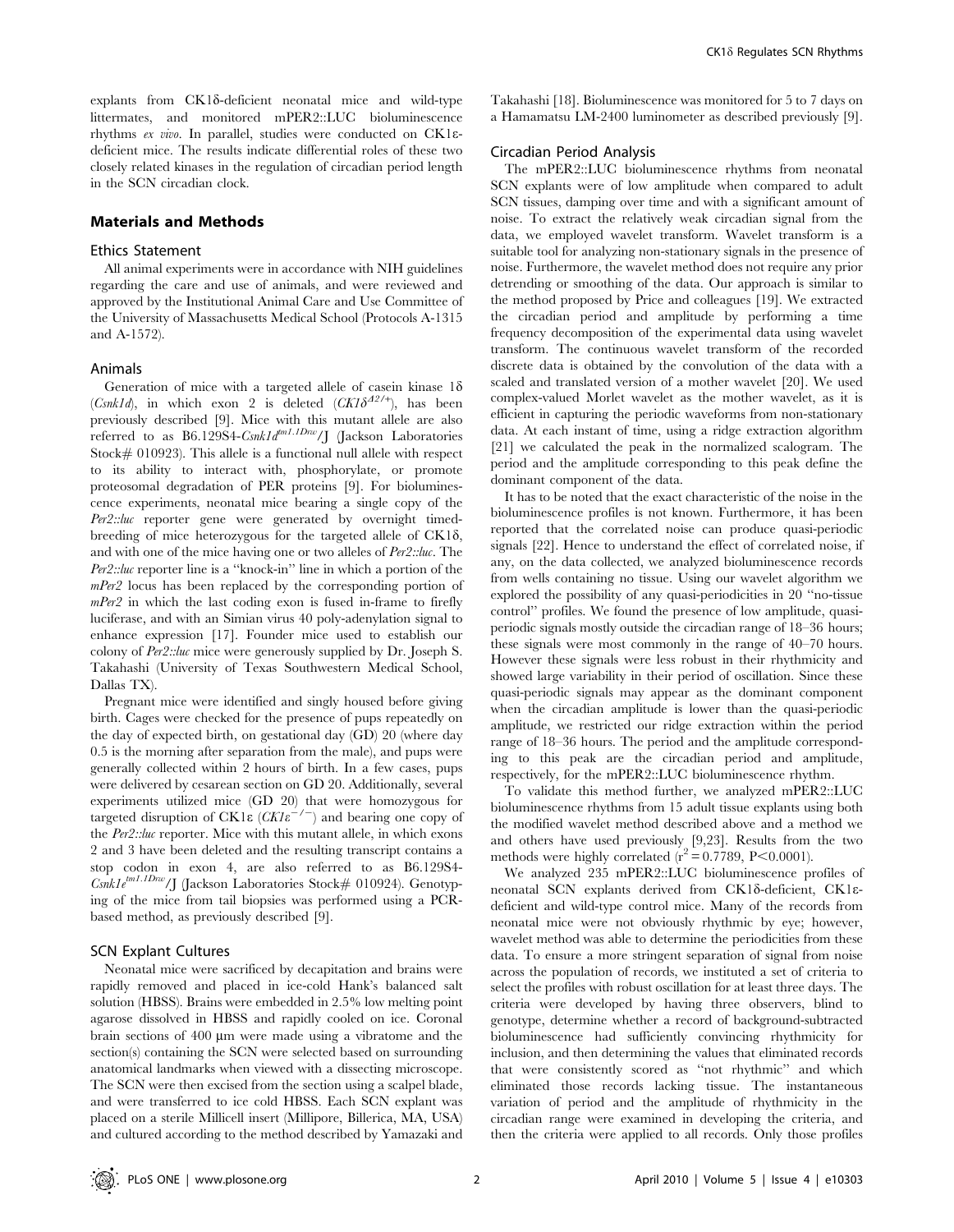

Figure 1. Representative mPER2::LUC bioluminescence profiles, illustrating methods for period estimation from neonatal SCN explants. (A) Representative example of a raw bioluminescence profile fulfilling the stringent criteria, which led to selection of 124 out of 235 mPER2::LUC bioluminescence profiles. (B) Extracted circadian amplitude (black sinusoidal line) along with the linear detrended representation (jagged black line) of the raw data shown in (A). (C) Period estimation from data shown in (A). (D) Representative example of a raw bioluminescence profile that was excluded using the stringent criteria. (E) Extracted circadian amplitude (black sinusoidal line) along with the linear detrended representation

 $\circledR$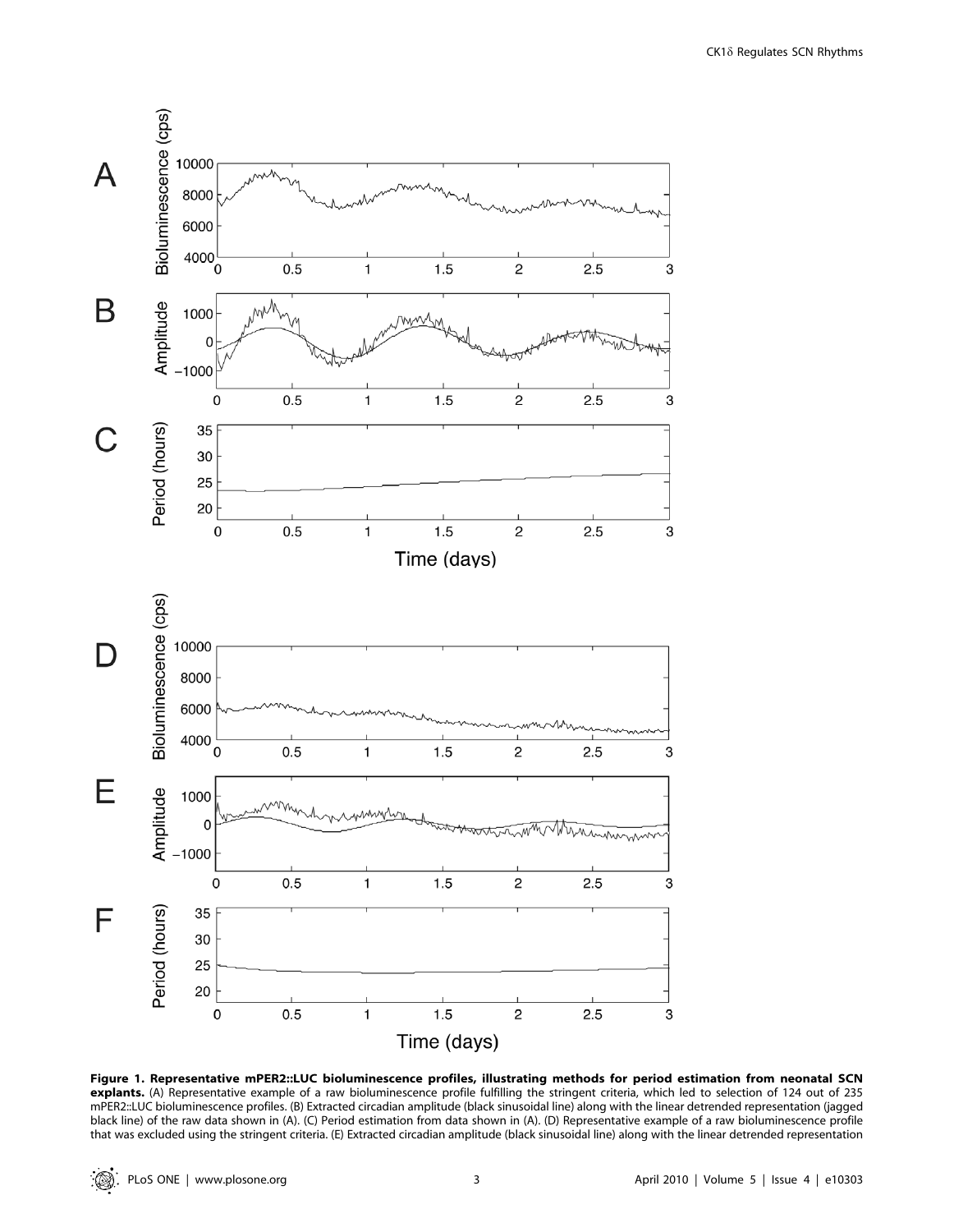(jagged black line) of the raw data shown in (D). (F) Period estimation from data shown in (D). Amplitude and period were extracted from the data using wavelet and ridge extraction algorithms. The extracted amplitude for the profile in (A) shows robust oscillation (shown in (B)) with a sustained period value in the circadian range (shown in (C)). The extracted amplitude for the profile shown in (D) shows a weak oscillation, with the amplitude of the bioluminescence rhythm falling to less than 150 counts per second within the recording interval (shown in E). This record is one of 111 excluded by these criteria. doi:10.1371/journal.pone.0010303.g001

that (1) exhibited consistent period in the circadian range (18– 36 hours) for three days and (2) had amplitude of oscillation whose magnitude was greater than 150 bioluminescence units (counts per second [cps]) for three days were included. Using these criteria, 124 out of the 235 mPER2::LUC bioluminescence profiles were selected (Figure 1). Analysis of these 124 selected profiles led to the same conclusions as were found with the whole set of 235 profiles (see below).

#### Statistical Analyses

Period values derived from bioluminescence recordings of neonatal SCN explants were compared between genotypes using parametric statistical methods (GraphPad Prism Software, La Jolla, CA, USA). The data were assessed for equality of variance; in one case where the variance was unequal between the groups, the subsequent t-test was conducted using Welsh's correction. More specifically, period values from SCN explants derived from



Fi**gure 2. Neonatal SCN explants deficient in CK1**8**, but not CK18, exhibit longer circadian period of mPER2::LUC bioluminescence.<br>(A) Representative bioluminescence profiles of neonatal SCN explants derived from CK1\delta^{42** bioluminescence profiles from all CK1 $\delta^{A2/A}$ , CK1 $\delta^{A2/A}$  and wild-type SCN explants studied. (C) Period analysis of bioluminescence profiles from those  $CK1\delta^{22/42}$ , CK1 $\delta^{42}$  and wild-type SCN explants that fulfilled the stringent criteria for inclusion. (D) Representative bioluminescence profiles of neonatal SCN explants derived from CK1 $e^{-/-}$  and wild-type mice. (E) Period analysis of bioluminescence profiles from all CK1 $e^{-/-}$  and wild-type SCN explants studied. (F) Period analysis of bioluminescence profiles from those  $C K i \varepsilon^{-/-}$  and wild-type SCN explants meeting the stringent criteria for inclusion. In Panels B, C, E and F, values represent the mean  $\pm$  SEM and sample sizes are indicated within each bar. Asterisks indicate significant differences (\* indicates P<0.03; \*\*\* indicates P<0.0001), and 'ns' indicates no significant difference (P>0.05). doi:10.1371/journal.pone.0010303.g002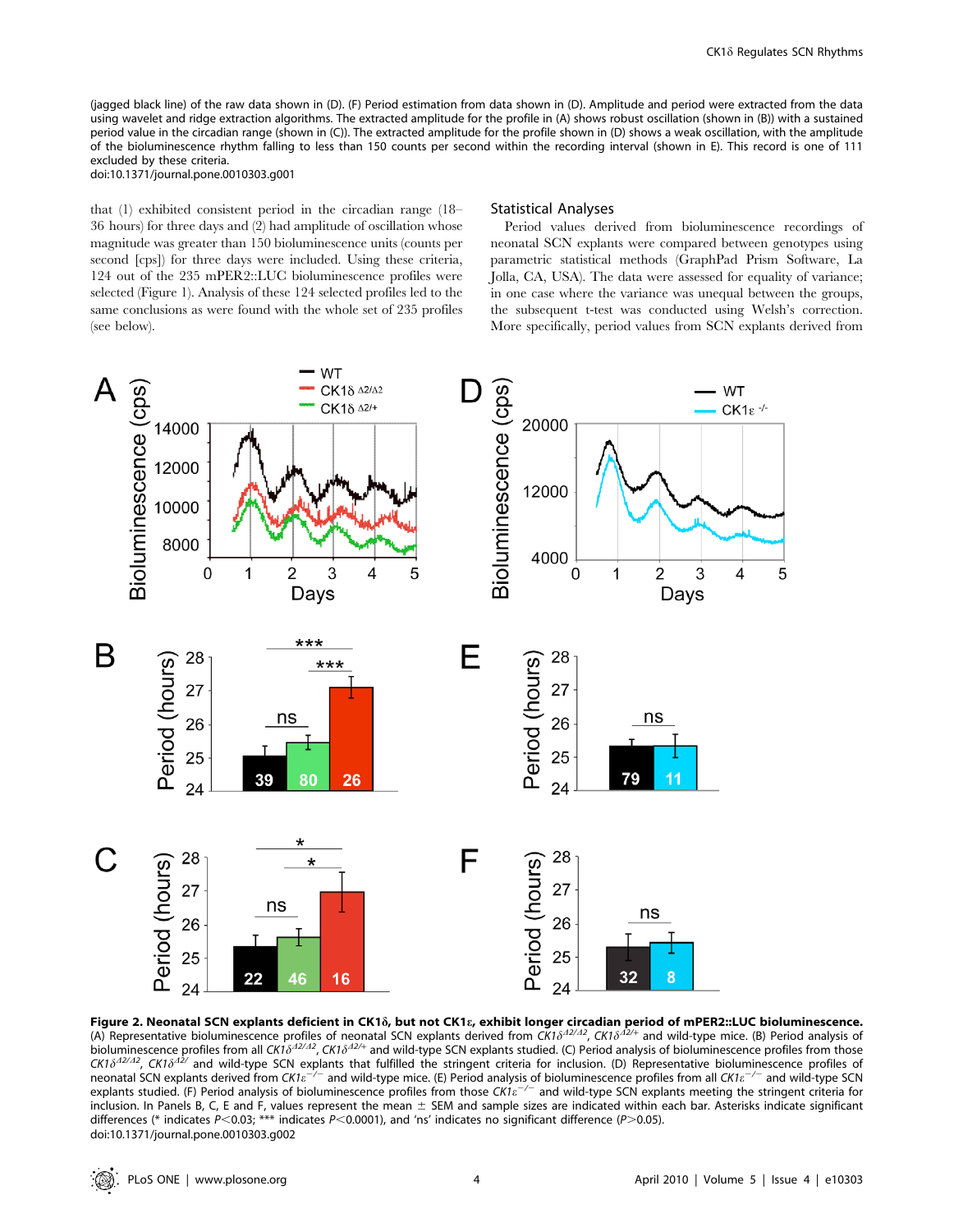$CK1\delta^{A2/A2}$ ,  $CK1\delta^{A2/+}$  and wild-type control mice were analyzed by one-way ANOVA and Tukey's multiple comparison test. Period values of bioluminescence rhythms from neonatal SCN explants derived from CK1e-deficient and wild-type control mice were analyzed by unpaired t-test with Welch's correction. Statistical significance was defined as  $P<0.05$ . Data are reported as mean  $\pm$  SEM.

#### Results

Bioluminescence rhythms from SCN explants lacking functional CK18 (CK18<sup>42/42</sup>) had a longer circadian period (27.09±0.32  ${Mean \pm SEM}$  hours) than SCN explants derived from wild-type  $(CK1\delta^{+/+}; 25.04\pm0.29$  hours) or heterozygous  $(CK1\delta^{42/+}; 25.44\pm0.29)$ 0.21 hours) neonatal mice  $(P<0.0001$ ; Figure 2A, 2B). In contrast, there was no significant difference  $(P>0.9)$  in the period length of mPER2::LUC bioluminescence rhythms between neonatal SCN explants derived from  $\mathit{CKIe}^{-/-}$  (25.31±0.34 hours) and wild-type controls  $(25.30 \pm 0.22$  hours) (Figure 2D, 2E).

The amplitude of mPER2::LUC bioluminescence rhythms from neonatal SCN explants was low, making period estimation more difficult than in adult tissues. Therefore, in addition to analyzing the entire dataset, we used a set of more stringent criteria to select the bioluminescence profiles that exhibited more stable and robust circadian oscillations. The analysis of profiles selected with these criteria gave the same pattern of results as with the unselected profiles. More specifically, there was a significant lengthening of circadian periodicity  $(P<0.03)$  in SCN explants derived from  $CK1\delta^{A2/A2}$  neonates when compared to heterozygous  $CK1\delta^{A2/+}$  or wild-type littermates (Figure 2C). Furthermore, no significant difference was found in period length between  $CK1\varepsilon^{-/-}$  neonatal SCN explants and explants from wild-type controls (Figure 2F).

#### Discussion

The present results demonstrate that  $CK1\delta$  plays a more prominent role than CK1e in maintaining the period length of circadian rhythmicity in the SCN. This same difference in relative importance of the two closely related kinases has been reported for peripheral tissues (liver and embryonic fibroblasts; [9]). Furthermore, the period length of SCN-generated behavioral rhythms is unaffected in  $CKI\ddot{e}^{-/-}$  mice [9,16]. These findings seem consistent with two interpretations. First, CK1e may be irrelevant to period regulation in the circadian oscillator. Alternatively, both  $CK1\delta$  and  $CK1\epsilon$  may play an important role in the circadian clock, with the role of  $CK1\delta$  being more prominent in loss-offunction studies, perhaps because of higher levels of expression of  $CK1\delta$  (as recently reported for fibroblasts; [24]).

Recent work by others strongly supports the latter interpretation, invoking partial functional redundancy between the kinases.

#### References

- 1. Reppert SM, Weaver DR (2002) Coordination of circadian timing in mammals. Nature 418: 935–941.
- 2. DeBruyne JP, Weaver DR, Reppert SM (2007) CLOCK and NPAS2 have overlapping roles in the suprachiasmatic circadian clock. Nat Neurosci 10: 543–545.
- 3. Vielhaber E, Eide E, Rivers A, Gao ZH, Virshup DM (2000) Nuclear entry of the circadian regulator mPER1 is controlled by mammalian casein kinase I epsilon. Mol Cell Biol 20: 4888–4899.
- 4. Akashi M, Tsuchiya Y, Yoshino T, Nishida E (2002) Control of intracellular dynamics of mammalian period proteins by casein kinase I epsilon (CKIepsilon) and CKIdelta in cultured cells. Mol Cell Biol 22: 1693–1703.
- 5. Eide EJ, Woolf MF, Kang H, Woolf P, Hurst W, et al. (2005) Control of mammalian circadian rhythm by CKIepsilon-regulated proteasome-mediated PER2 degradation. Mol Cell Biol 25: 2795–2807.

Using a pharmacological approach, Walton et al., [13] showed that an inhibitor of both CK1 $\delta$  and CK1 $\epsilon$  (PF-670462) lengthened the period of mPER2::LUC bioluminescence rhythms of rat fibroblasts in a dose-dependent manner, reaching periods up to 35 hours. In contrast, an inhibitor with relative selectivity for CK1e (PF-4800567) did not affect circadian period, except at high  $concentrations$  that could also affect  $CK1\delta$ . The simplest explanation, i.e. the effect of PF-670462 on circadian period is due to inhibition of  $CK1\delta$  alone, is not consistent with our results from a genetic model, as we see only a 2-hour increase in period in  $CK1\delta$ -deficient liver, fibroblasts, and SCN ([9]; present results) rather than a 12-hour increase. An alternative explanation is that inhibition of both kinases is needed to see large effects on period. We have been unable to test this idea due to limitations in our ability to generate animals or tissues with simultaneous disruption of both kinases. This idea is supported, however, by recent studies examining the effects of over-expression of a dominant-negative version of CK1e [24]. Over-expression of this dominant-negative construct reduced the activity of both  $CK1\delta$  and  $CK1\epsilon$ , and caused a modest increase in period in wild-type fibroblasts. Remarkably, however, this construct completely disrupted circadian rhythms of mPER2::LUC bioluminescence in CK1ddeficient fibroblasts [24], further suggesting redundant roles of  $CK1\delta$  and  $CK1\epsilon$  in maintaining 24-hour oscillations. Furthermore, in a recent small-molecule screen, Isojima and colleagues found that a common feature of compounds causing an increase in circadian period was inhibition of  $CK1\delta/CK1\epsilon$  activity, and RNA interference targeting either kinase lengthened period in human U2 osteosarcoma cells, although reducing expression of  $CK1\delta$  by RNA interference had a larger effect than knocking down CK1e [25].

These results suggest that CK18-deficient tissues remain rhythmic, albeit with a longer period, due to the activity of CK1e. To confirm this apparent functional redundancy between these two kinases in the circadian system, it would be ideal to use a genetic approach to simultaneously disrupt the expression of both CK18 and CK1 $\varepsilon$ . Complementary experiments combining genetic and pharmacological approaches to investigate the relative role of the two kinases are also needed.

#### Acknowledgments

We thank Christopher Lambert for technical assistance.

#### Author Contributions

Conceived and designed the experiments: JPE RD DRW. Performed the experiments: JPE EAY PI. Analyzed the data: JPE EAY PI RD DRW. Contributed reagents/materials/analysis tools: PI DRW. Wrote the paper: JPE PI DRW.

- 6. Shirogane T, Jin J, Ang XL, Harper JW (2005) SCFbeta-TRCP controls clockdependent transcription via casein kinase 1-dependent degradation of the mammalian period-1 (Per1) protein. J Biol Chem 280: 26863–26872.
- 7. Vanselow K, Vanselow JT, Westermark PO, Reischl S, Maier B, et al. (2006) Differential effects of PER2 phosphorylation: Molecular basis for the human familial advanced sleep phase syndrome (FASPS). Genes Dev 20: 2660–2672.
- 8. Gallego M, Virshup DM (2007) Post-translational modifications regulate the ticking of the circadian clock. Nat Rev Mol Cell Biol 8: 139–148.
- 9. Etchegaray JP, Machida KK, Noton E, Constance CM, Dallmann R, et al. (2009) Casein kinase 1 delta regulates the pace of the mammalian circadian clock. Mol Cell Biol 29: 3853–3866.
- 10. Maier B, Wendt S, Vanselow JT, Wallach T, Reischl S, et al. (2009) A largescale functional RNAi screen reveals a role for CK2 in the mammalian circadian clock. Genes Dev 23: 708–718.